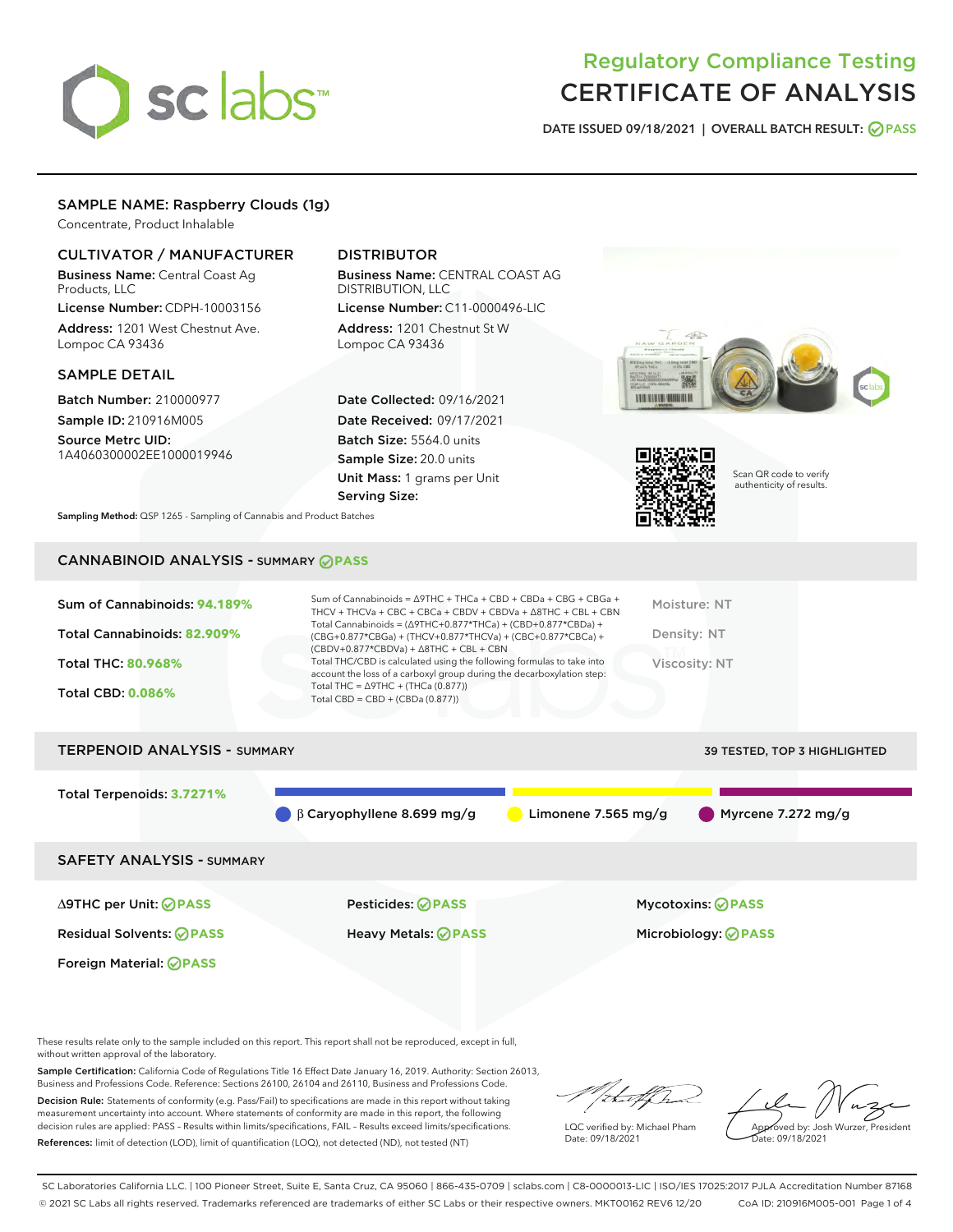



RASPBERRY CLOUDS (1G) | DATE ISSUED 09/18/2021 | OVERALL BATCH RESULT: @ PASS

#### CANNABINOID TEST RESULTS - 09/17/2021 2 PASS

Tested by high-performance liquid chromatography with diode-array detection (HPLC-DAD). **Method:** QSP 1157 - Analysis of Cannabinoids by HPLC-DAD

#### TOTAL CANNABINOIDS: **82.909%**

Total Cannabinoids (Total THC) + (Total CBD) + (Total CBG) + (Total THCV) + (Total CBC) + (Total CBDV) + ∆8THC + CBL + CBN

TOTAL THC: **80.968%** Total THC (∆9THC+0.877\*THCa)

TOTAL CBD: **0.086%**

Total CBD (CBD+0.877\*CBDa)

TOTAL CBG: 1.14% Total CBG (CBG+0.877\*CBGa)

TOTAL THCV: 0.273% Total THCV (THCV+0.877\*THCVa)

TOTAL CBC: 0.442% Total CBC (CBC+0.877\*CBCa)

TOTAL CBDV: ND Total CBDV (CBDV+0.877\*CBDVa)

| <b>COMPOUND</b> | LOD/LOQ<br>(mg/g)          | <b>MEASUREMENT</b><br><b>UNCERTAINTY</b><br>(mg/g) | <b>RESULT</b><br>(mg/g) | <b>RESULT</b><br>(%) |
|-----------------|----------------------------|----------------------------------------------------|-------------------------|----------------------|
| <b>THCa</b>     | 0.05/0.14                  | ±23.047                                            | 896.78                  | 89.678               |
| <b>A9THC</b>    | 0.06 / 0.26                | ±0.798                                             | 23.20                   | 2.320                |
| <b>CBGa</b>     | 0.1 / 0.2                  | ±0.60                                              | 11.5                    | 1.15                 |
| <b>CBCa</b>     | 0.07/0.28                  | ±0.246                                             | 5.04                    | 0.504                |
| <b>THCVa</b>    | 0.07/0.20                  | ±0.148                                             | 3.11                    | 0.311                |
| <b>CBG</b>      | 0.06/0.19                  | ±0.050                                             | 1.28                    | 0.128                |
| <b>CBDa</b>     | 0.02/0.19                  | ±0.029                                             | 0.98                    | 0.098                |
| A8THC           | 0.1/0.4                    | N/A                                                | <b>ND</b>               | <b>ND</b>            |
| <b>THCV</b>     | 0.1/0.2                    | N/A                                                | <b>ND</b>               | <b>ND</b>            |
| <b>CBD</b>      | 0.07/0.29                  | N/A                                                | <b>ND</b>               | <b>ND</b>            |
| <b>CBDV</b>     | 0.04 / 0.15                | N/A                                                | <b>ND</b>               | <b>ND</b>            |
| <b>CBDVa</b>    | 0.03/0.53                  | N/A                                                | <b>ND</b>               | <b>ND</b>            |
| <b>CBL</b>      | 0.06 / 0.24                | N/A                                                | <b>ND</b>               | <b>ND</b>            |
| <b>CBN</b>      | 0.1/0.3                    | N/A                                                | <b>ND</b>               | <b>ND</b>            |
| <b>CBC</b>      | 0.2 / 0.5                  | N/A                                                | <b>ND</b>               | <b>ND</b>            |
|                 | <b>SUM OF CANNABINOIDS</b> |                                                    | 941.89 mg/g             | 94.189%              |

#### **UNIT MASS: 1 grams per Unit**

| ∆9THC per Unit                        | 1120 per-package limit     | 23.20 mg/unit<br><b>PASS</b> |
|---------------------------------------|----------------------------|------------------------------|
| <b>Total THC per Unit</b>             |                            | 809.68 mg/unit               |
| <b>CBD per Unit</b>                   |                            | <b>ND</b>                    |
| <b>Total CBD per Unit</b>             |                            | $0.86$ mg/unit               |
| Sum of Cannabinoids<br>per Unit       |                            | 941.89 mg/unit               |
| <b>Total Cannabinoids</b><br>per Unit |                            | 829.09 mg/unit               |
| <b>MOISTURE TEST RESULT</b>           | <b>DENSITY TEST RESULT</b> | <b>VISCOSITY TEST RESULT</b> |

Not Tested

Not Tested

Not Tested

#### TERPENOID TEST RESULTS - 09/18/2021

Terpene analysis utilizing gas chromatography-flame ionization detection (GC-FID). **Method:** QSP 1192 - Analysis of Terpenoids by GC-FID

| <b>COMPOUND</b>         | LOD/LOQ<br>(mg/g) | <b>MEASUREMENT</b><br><b>UNCERTAINTY</b><br>(mg/g) | <b>RESULT</b><br>(mg/g)                         | <b>RESULT</b><br>$(\%)$ |
|-------------------------|-------------------|----------------------------------------------------|-------------------------------------------------|-------------------------|
| $\beta$ Caryophyllene   | 0.004 / 0.012     | ±0.3097                                            | 8.699                                           | 0.8699                  |
| Limonene                | 0.005 / 0.016     | ±0.1082                                            | 7.565                                           | 0.7565                  |
| <b>Myrcene</b>          | 0.008 / 0.025     | ±0.0938                                            | 7.272                                           | 0.7272                  |
| $\alpha$ Humulene       | 0.009 / 0.029     | ±0.0865                                            | 2.696                                           | 0.2696                  |
| $\alpha$ Bisabolol      | 0.008 / 0.026     | ±0.1054                                            | 1.974                                           | 0.1974                  |
| Ocimene                 | 0.011 / 0.038     | ±0.0544                                            | 1.694                                           | 0.1694                  |
| Linalool                | 0.009 / 0.032     | ±0.0593                                            | 1.560                                           | 0.1560                  |
| $\beta$ Pinene          | 0.004 / 0.014     | ±0.0109                                            | 0.946                                           | 0.0946                  |
| Terpineol               | 0.016 / 0.055     | ±0.0413                                            | 0.673                                           | 0.0673                  |
| $\alpha$ Pinene         | 0.005 / 0.017     | ±0.0057                                            | 0.666                                           | 0.0666                  |
| Terpinolene             | 0.008 / 0.026     | ±0.0136                                            | 0.665                                           | 0.0665                  |
| Fenchol                 | 0.010 / 0.034     | ±0.0250                                            | 0.647                                           | 0.0647                  |
| Guaiol                  | 0.009 / 0.030     | ±0.0255                                            | 0.541                                           | 0.0541                  |
| trans-ß-Farnesene       | 0.008 / 0.025     | ±0.0159                                            | 0.449                                           | 0.0449                  |
| Nerolidol               | 0.009 / 0.028     | ±0.0218                                            | 0.346                                           | 0.0346                  |
| Caryophyllene<br>Oxide  | 0.010 / 0.033     | ±0.0141                                            | 0.307                                           | 0.0307                  |
| <b>Borneol</b>          | 0.005 / 0.016     | ±0.0074                                            | 0.177                                           | 0.0177                  |
| Camphene                | 0.005 / 0.015     | ±0.0014                                            | 0.119                                           | 0.0119                  |
| Fenchone                | 0.009 / 0.028     | ±0.0030                                            | 0.103                                           | 0.0103                  |
| Citronellol             | 0.003 / 0.010     | ±0.0048                                            | 0.098                                           | 0.0098                  |
| Geraniol                | 0.002 / 0.007     | ±0.0014                                            | 0.031                                           | 0.0031                  |
| Sabinene Hydrate        | 0.006 / 0.022     | ±0.0010                                            | 0.026                                           | 0.0026                  |
| Nerol                   | 0.003 / 0.011     | ±0.0008                                            | 0.017                                           | 0.0017                  |
| Sabinene                | 0.004 / 0.014     | N/A                                                | <loq< th=""><th><loq< th=""></loq<></th></loq<> | <loq< th=""></loq<>     |
| $\alpha$ Phellandrene   | 0.006 / 0.020     | N/A                                                | <loq< th=""><th><loq< th=""></loq<></th></loq<> | <loq< th=""></loq<>     |
| 3 Carene                | 0.005 / 0.018     | N/A                                                | <loq< th=""><th><loq< th=""></loq<></th></loq<> | <loq< th=""></loq<>     |
| $\alpha$ Terpinene      | 0.005 / 0.017     | N/A                                                | <loq< th=""><th><loq< th=""></loq<></th></loq<> | <loq< th=""></loq<>     |
| $\gamma$ Terpinene      | 0.006 / 0.018     | N/A                                                | <loq< th=""><th><loq< th=""></loq<></th></loq<> | <loq< th=""></loq<>     |
| p-Cymene                | 0.005 / 0.016     | N/A                                                | ND                                              | <b>ND</b>               |
| Eucalyptol              | 0.006 / 0.018     | N/A                                                | <b>ND</b>                                       | <b>ND</b>               |
| (-)-Isopulegol          | 0.005 / 0.016     | N/A                                                | ND                                              | ND                      |
| Camphor                 | 0.006 / 0.019     | N/A                                                | ND                                              | ND                      |
| Isoborneol              | 0.004 / 0.012     | N/A                                                | ND                                              | ND                      |
| Menthol                 | 0.008 / 0.025     | N/A                                                | ND                                              | ND                      |
| R-(+)-Pulegone          | 0.003 / 0.011     | N/A                                                | ND                                              | ND                      |
| <b>Geranyl Acetate</b>  | 0.004 / 0.014     | N/A                                                | ND                                              | ND                      |
| $\alpha$ Cedrene        | 0.005 / 0.016     | N/A                                                | ND                                              | ND                      |
| Valencene               | 0.009 / 0.030     | N/A                                                | ND                                              | ND                      |
| Cedrol                  | 0.008 / 0.027     | N/A                                                | ND                                              | <b>ND</b>               |
| <b>TOTAL TERPENOIDS</b> |                   |                                                    | 37.271 mg/g                                     | 3.7271%                 |

SC Laboratories California LLC. | 100 Pioneer Street, Suite E, Santa Cruz, CA 95060 | 866-435-0709 | sclabs.com | C8-0000013-LIC | ISO/IES 17025:2017 PJLA Accreditation Number 87168 © 2021 SC Labs all rights reserved. Trademarks referenced are trademarks of either SC Labs or their respective owners. MKT00162 REV6 12/20 CoA ID: 210916M005-001 Page 2 of 4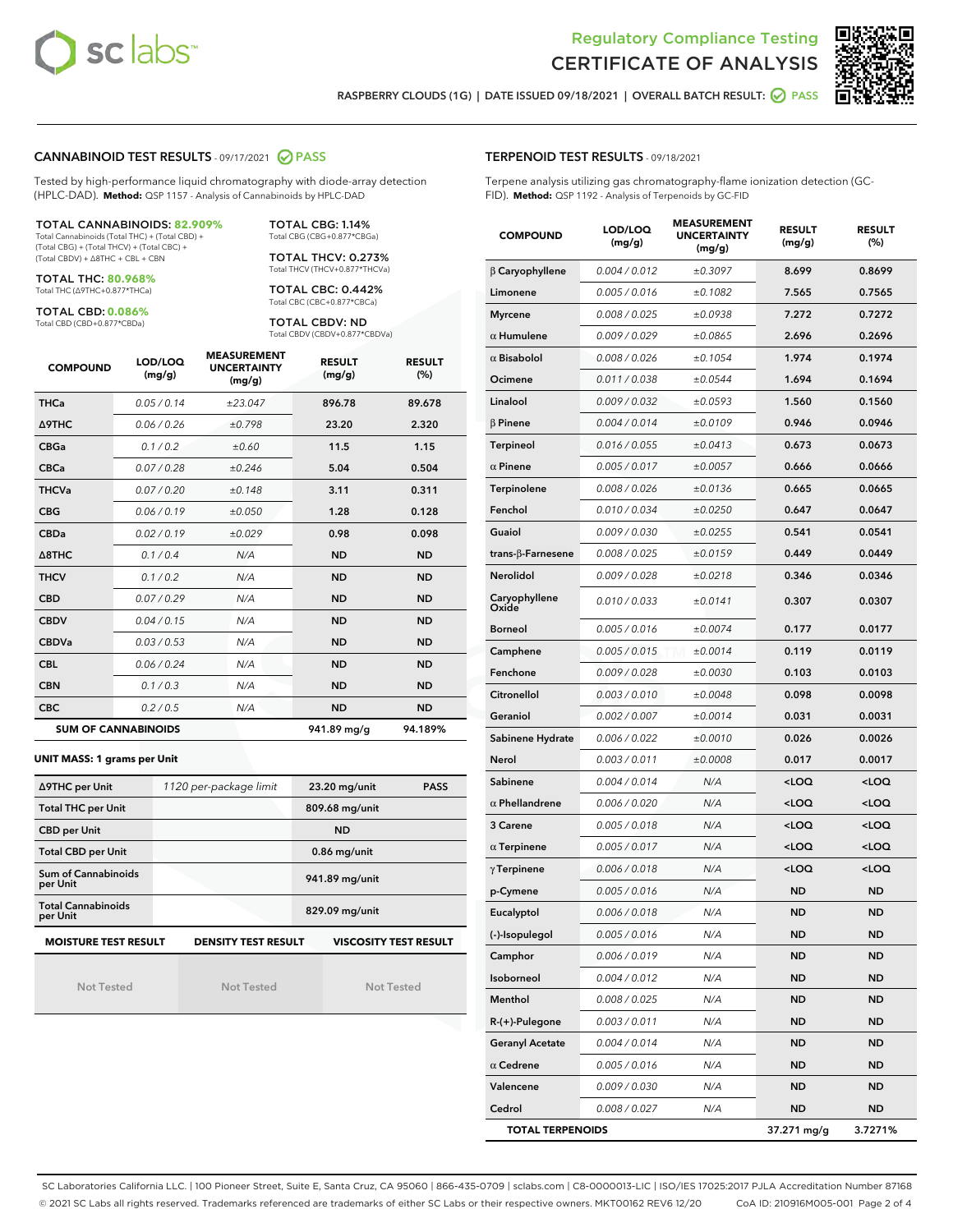



RASPBERRY CLOUDS (1G) | DATE ISSUED 09/18/2021 | OVERALL BATCH RESULT: @ PASS

#### CATEGORY 1 PESTICIDE TEST RESULTS - 09/18/2021 @ PASS

Pesticide and plant growth regulator analysis utilizing high-performance liquid chromatography-mass spectrometry (HPLC-MS) or gas chromatography-mass spectrometry (GC-MS). \*GC-MS utilized where indicated. **Method:** QSP 1212 - Analysis of Pesticides and Mycotoxins by LC-MS or QSP 1213 - Analysis of Pesticides by GC-MS

| <b>COMPOUND</b>             | LOD/LOQ<br>$(\mu g/g)$ | <b>ACTION</b><br><b>LIMIT</b><br>$(\mu g/g)$ | <b>MEASUREMENT</b><br><b>UNCERTAINTY</b><br>$(\mu g/g)$ | <b>RESULT</b><br>$(\mu g/g)$ | <b>RESULT</b> |
|-----------------------------|------------------------|----------------------------------------------|---------------------------------------------------------|------------------------------|---------------|
| Aldicarb                    | 0.03 / 0.08            | $\ge$ LOD                                    | N/A                                                     | <b>ND</b>                    | <b>PASS</b>   |
| Carbofuran                  | 0.02/0.05              | $>$ LOD                                      | N/A                                                     | <b>ND</b>                    | <b>PASS</b>   |
| Chlordane*                  | 0.03 / 0.08            | $\geq$ LOD                                   | N/A                                                     | <b>ND</b>                    | <b>PASS</b>   |
| Chlorfenapyr*               | 0.03/0.10              | $\geq$ LOD                                   | N/A                                                     | <b>ND</b>                    | <b>PASS</b>   |
| Chlorpyrifos                | 0.02 / 0.06            | $\ge$ LOD                                    | N/A                                                     | <b>ND</b>                    | <b>PASS</b>   |
| Coumaphos                   | 0.02 / 0.07            | $\ge$ LOD                                    | N/A                                                     | <b>ND</b>                    | <b>PASS</b>   |
| Daminozide                  | 0.02/0.07              | $>$ LOD                                      | N/A                                                     | <b>ND</b>                    | <b>PASS</b>   |
| <b>DDVP</b><br>(Dichlorvos) | 0.03/0.09              | $\ge$ LOD                                    | N/A                                                     | <b>ND</b>                    | <b>PASS</b>   |
| Dimethoate                  | 0.03 / 0.08            | $\ge$ LOD                                    | N/A                                                     | <b>ND</b>                    | <b>PASS</b>   |
| Ethoprop(hos)               | 0.03/0.10              | $>$ LOD                                      | N/A                                                     | <b>ND</b>                    | <b>PASS</b>   |
| Etofenprox                  | 0.02 / 0.06            | $\ge$ LOD                                    | N/A                                                     | <b>ND</b>                    | <b>PASS</b>   |
| Fenoxycarb                  | 0.03 / 0.08            | $\ge$ LOD                                    | N/A                                                     | <b>ND</b>                    | <b>PASS</b>   |
| Fipronil                    | 0.03/0.08              | $\ge$ LOD                                    | N/A                                                     | <b>ND</b>                    | <b>PASS</b>   |
| Imazalil                    | 0.02 / 0.06            | $\ge$ LOD                                    | N/A                                                     | <b>ND</b>                    | <b>PASS</b>   |
| <b>Methiocarb</b>           | 0.02 / 0.07            | $\ge$ LOD                                    | N/A                                                     | <b>ND</b>                    | <b>PASS</b>   |
| Methyl<br>parathion         | 0.03/0.10              | $\ge$ LOD                                    | N/A                                                     | <b>ND</b>                    | <b>PASS</b>   |
| <b>Mevinphos</b>            | 0.03/0.09              | $>$ LOD                                      | N/A                                                     | <b>ND</b>                    | <b>PASS</b>   |
| Paclobutrazol               | 0.02 / 0.05            | $\ge$ LOD                                    | N/A                                                     | <b>ND</b>                    | <b>PASS</b>   |
| Propoxur                    | 0.03/0.09              | $\ge$ LOD                                    | N/A                                                     | <b>ND</b>                    | <b>PASS</b>   |
| Spiroxamine                 | 0.03/0.08              | $\ge$ LOD                                    | N/A                                                     | <b>ND</b>                    | <b>PASS</b>   |
| Thiacloprid                 | 0.03/0.10              | $\ge$ LOD                                    | N/A                                                     | <b>ND</b>                    | <b>PASS</b>   |

#### CATEGORY 2 PESTICIDE TEST RESULTS - 09/18/2021 @ PASS

| <b>COMPOUND</b>          | LOD/LOQ<br>$(\mu g/g)$ | <b>ACTION</b><br><b>LIMIT</b><br>$(\mu g/g)$ | <b>MEASUREMENT</b><br><b>UNCERTAINTY</b><br>$(\mu g/g)$ | <b>RESULT</b><br>$(\mu g/g)$ | <b>RESULT</b> |
|--------------------------|------------------------|----------------------------------------------|---------------------------------------------------------|------------------------------|---------------|
| Abamectin                | 0.03/0.10              | 0.1                                          | N/A                                                     | <b>ND</b>                    | <b>PASS</b>   |
| Acephate                 | 0.02/0.07              | 0.1                                          | N/A                                                     | <b>ND</b>                    | <b>PASS</b>   |
| Acequinocyl              | 0.02/0.07              | 0.1                                          | N/A                                                     | <b>ND</b>                    | <b>PASS</b>   |
| Acetamiprid              | 0.02/0.05              | 0.1                                          | N/A                                                     | <b>ND</b>                    | <b>PASS</b>   |
| Azoxystrobin             | 0 02 / 0 07            | 0.1                                          | N/A                                                     | <b>ND</b>                    | <b>PASS</b>   |
| <b>Bifenazate</b>        | 0.01/0.04              | 0.1                                          | N/A                                                     | <b>ND</b>                    | <b>PASS</b>   |
| <b>Bifenthrin</b>        | 0.02/0.05              | 3                                            | N/A                                                     | <b>ND</b>                    | <b>PASS</b>   |
| <b>Boscalid</b>          | 0.03/0.09              | 0.1                                          | N/A                                                     | <b>ND</b>                    | <b>PASS</b>   |
| Captan                   | 0.19/0.57              | 0.7                                          | N/A                                                     | <b>ND</b>                    | <b>PASS</b>   |
| Carbaryl                 | 0.02/0.06              | 0.5                                          | N/A                                                     | <b>ND</b>                    | <b>PASS</b>   |
| Chlorantranilip-<br>role | 0.04/0.12              | 10                                           | N/A                                                     | <b>ND</b>                    | <b>PASS</b>   |
| Clofentezine             | 0.03/0.09              | 0.1                                          | N/A                                                     | <b>ND</b>                    | <b>PASS</b>   |

#### CATEGORY 2 PESTICIDE TEST RESULTS - 09/18/2021 continued

| <b>COMPOUND</b>               | LOD/LOQ<br>(µg/g) | <b>ACTION</b><br><b>LIMIT</b><br>$(\mu g/g)$ | <b>MEASUREMENT</b><br><b>UNCERTAINTY</b><br>(µg/g) | <b>RESULT</b><br>(µg/g) | <b>RESULT</b> |
|-------------------------------|-------------------|----------------------------------------------|----------------------------------------------------|-------------------------|---------------|
| Cyfluthrin                    | 0.12 / 0.38       | $\overline{c}$                               | N/A                                                | ND                      | <b>PASS</b>   |
| Cypermethrin                  | 0.11 / 0.32       | $\mathcal{I}$                                | N/A                                                | ND                      | <b>PASS</b>   |
| Diazinon                      | 0.02 / 0.05       | 0.1                                          | N/A                                                | <b>ND</b>               | <b>PASS</b>   |
| Dimethomorph                  | 0.03 / 0.09       | 2                                            | N/A                                                | ND                      | <b>PASS</b>   |
| Etoxazole                     | 0.02 / 0.06       | 0.1                                          | N/A                                                | ND                      | <b>PASS</b>   |
| Fenhexamid                    | 0.03 / 0.09       | 0.1                                          | N/A                                                | <b>ND</b>               | <b>PASS</b>   |
| Fenpyroximate                 | 0.02 / 0.06       | 0.1                                          | N/A                                                | ND                      | <b>PASS</b>   |
| Flonicamid                    | 0.03 / 0.10       | 0.1                                          | N/A                                                | ND                      | <b>PASS</b>   |
| Fludioxonil                   | 0.03 / 0.10       | 0.1                                          | N/A                                                | <b>ND</b>               | <b>PASS</b>   |
| Hexythiazox                   | 0.02 / 0.07       | 0.1                                          | N/A                                                | ND                      | <b>PASS</b>   |
| Imidacloprid                  | 0.04 / 0.11       | 5                                            | N/A                                                | ND                      | <b>PASS</b>   |
| Kresoxim-methyl               | 0.02 / 0.07       | 0.1                                          | N/A                                                | <b>ND</b>               | <b>PASS</b>   |
| Malathion                     | 0.03 / 0.09       | 0.5                                          | N/A                                                | ND                      | <b>PASS</b>   |
| Metalaxyl                     | 0.02 / 0.07       | $\overline{c}$                               | N/A                                                | ND                      | <b>PASS</b>   |
| Methomyl                      | 0.03 / 0.10       | $\mathbf{1}$                                 | N/A                                                | <b>ND</b>               | <b>PASS</b>   |
| Myclobutanil                  | 0.03 / 0.09       | 0.1                                          | N/A                                                | ND                      | <b>PASS</b>   |
| Naled                         | 0.02 / 0.07       | 0.1                                          | N/A                                                | ND                      | <b>PASS</b>   |
| Oxamyl                        | 0.04 / 0.11       | 0.5                                          | N/A                                                | ND                      | <b>PASS</b>   |
| Pentachloronitro-<br>benzene* | 0.03 / 0.09       | 0.1                                          | N/A                                                | ND                      | <b>PASS</b>   |
| Permethrin                    | 0.04 / 0.12       | 0.5                                          | N/A                                                | <b>ND</b>               | <b>PASS</b>   |
| Phosmet                       | 0.03 / 0.10       | 0.1                                          | N/A                                                | ND                      | <b>PASS</b>   |
| Piperonylbu-<br>toxide        | 0.02 / 0.07       | 3                                            | N/A                                                | ND                      | <b>PASS</b>   |
| Prallethrin                   | 0.03 / 0.08       | 0.1                                          | N/A                                                | ND                      | <b>PASS</b>   |
| Propiconazole                 | 0.02 / 0.07       | 0.1                                          | N/A                                                | ND                      | <b>PASS</b>   |
| Pyrethrins                    | 0.04 / 0.12       | 0.5                                          | N/A                                                | <b>ND</b>               | <b>PASS</b>   |
| Pyridaben                     | 0.02 / 0.07       | 0.1                                          | N/A                                                | ND                      | <b>PASS</b>   |
| Spinetoram                    | 0.02 / 0.07       | 0.1                                          | N/A                                                | ND                      | PASS          |
| Spinosad                      | 0.02 / 0.07       | 0.1                                          | N/A                                                | <b>ND</b>               | <b>PASS</b>   |
| Spiromesifen                  | 0.02 / 0.05       | 0.1                                          | N/A                                                | ND                      | <b>PASS</b>   |
| Spirotetramat                 | 0.02 / 0.06       | 0.1                                          | N/A                                                | ND                      | <b>PASS</b>   |
| Tebuconazole                  | 0.02 / 0.07       | 0.1                                          | N/A                                                | ND                      | <b>PASS</b>   |
| Thiamethoxam                  | 0.03 / 0.10       | 5                                            | N/A                                                | ND                      | <b>PASS</b>   |
| Trifloxystrobin               | 0.03 / 0.08       | 0.1                                          | N/A                                                | <b>ND</b>               | <b>PASS</b>   |

SC Laboratories California LLC. | 100 Pioneer Street, Suite E, Santa Cruz, CA 95060 | 866-435-0709 | sclabs.com | C8-0000013-LIC | ISO/IES 17025:2017 PJLA Accreditation Number 87168 © 2021 SC Labs all rights reserved. Trademarks referenced are trademarks of either SC Labs or their respective owners. MKT00162 REV6 12/20 CoA ID: 210916M005-001 Page 3 of 4